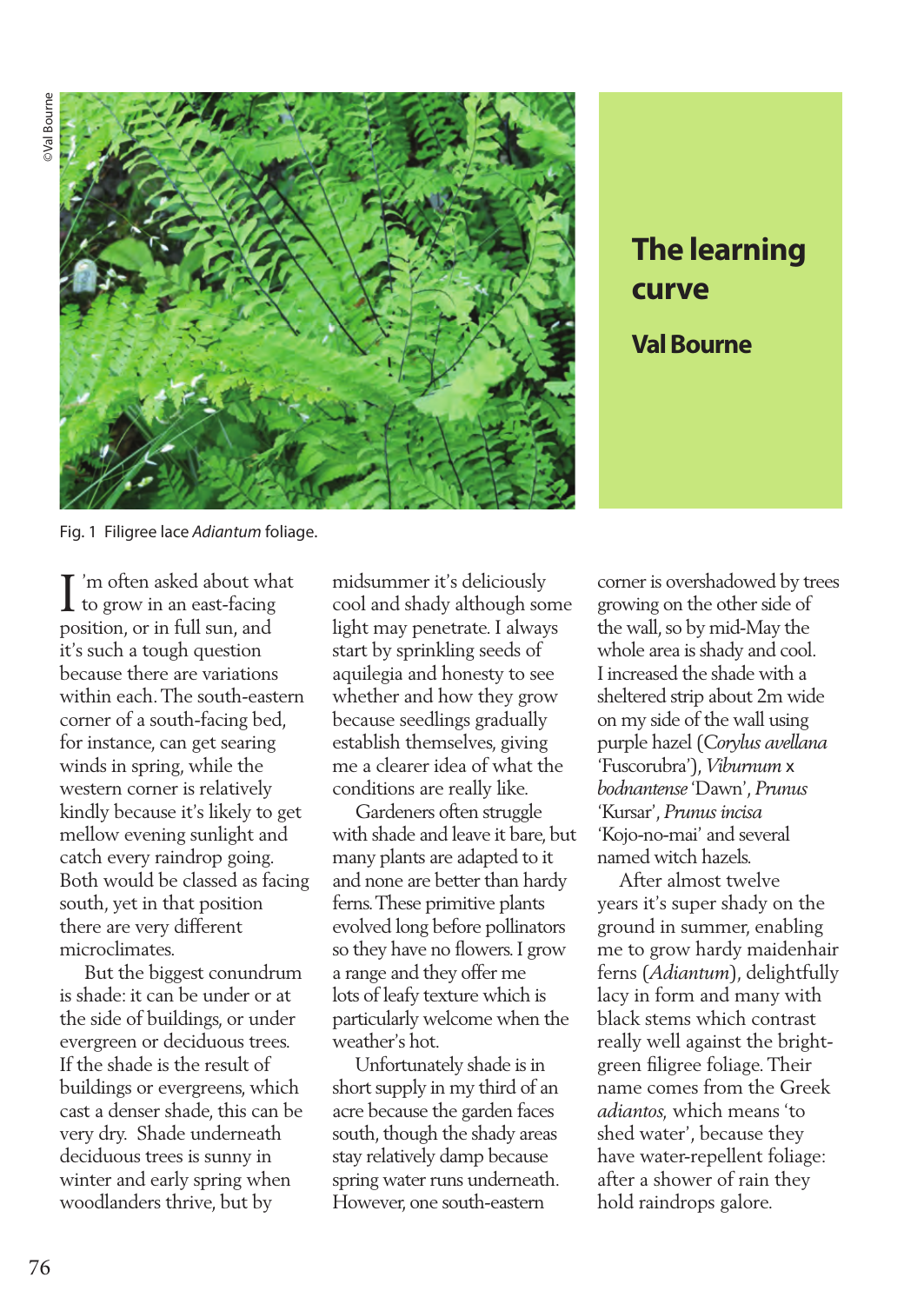I'm hoping that the Himalayan maidenhair, *Adiantum venustum*, will eventually creep along the border and invade the paving, but so far no sign. On the far side of the path is *Adiantum aleuticum* 'Imbricatum', just 20cm tall, and in really deep shade is 60cm-high *A. a.* 'Miss Sharples', with larger and paler fronds. Martin Rickard's excellent *The Plantfinder's Guide to Garden Ferns* says a Miss Sharples gave the plant to nurseryman Reginald Kaye, who duly popped in a label with her name, as a reminder. Spores were 'collected' (that must be code for 'swiped') by another nurseryman who assumed 'Miss Sharples' was a bona fide name and the name stuck.

 Maidenhairs need shade and some moisture, so they are not for dry gardens or sunny spots. I mingle mine among a dainty, equally wiry-stemmed grass that's often used at Chelsea - a white form of the Siberian melic, *Melica uniflora* f. *albida*). It self-seeds gently and is the plant equivalent of confetti with its pale, rice-like awns forever on the move; it has the same beaded quality as Bowles's golden grass, *Milium effusum* 'Aureum', but is less of a nuisance. Gardeners are still suspicious of grasses, I know, but some make wonderful support acts and fillers.

 Hart's tongue ferns, with long linear leaves, look resilient yet scorch easily in bright sun. The British and



Fig. 2 *Melica uniflora* f. *albida*, adiantums and hybrid hellebores

European native, *Asplenium scolopendrium*, is bolder and creates a real contrast. I've acquired a yellow form named 'Golden Queen' from Brian and Steph Ellis's Avondale Nursery on the edge of Coventry (www.avondale.co.uk). It came from Stancombe Park in Gloucestershire, a garden no longer open to the public. There's one snag with 'Golden Queen' – it goes green in deep shade, so must be grown in brighter shade.

 The most handsome asplenium, is *A. scolopendrium* 'Crispum Bolton's Nobile', with leaves that can measure four inches across. Found on Warton Crag circa 1900 in North Lancashire, it's named after H. Bolton, the man who grew it first, although it's unclear whether he was the one who found it. It likes limier conditions and it takes time to get going.

 I neaten maidenhair and hart's tongues ferns after the winter has gone, and in hard winters they sometimes have to be cut down, but new fronds appear on both in April or May.

 The area under the whitebeam is much drier and very shady in summer. The tree was already here when we moved in and covered in ivy at the base so lots of birds nest there. I might have taken it out but I felt nostalgic about it, because my area of the Cotswolds has several ancient Roman villa sites nearby and the Romans apparently planted whitebeams close to springs, though this one arrived in the 1970s. The only fern that does well here is the male fern, *Dryopteris filix-mas*, erect and mid-green. There are many named forms and all have good fronds right up to Christmas, but once the weather gets bleak they collapse. The best way is to cut them back to reveal the brown knuckles, which are a good feature in winter.